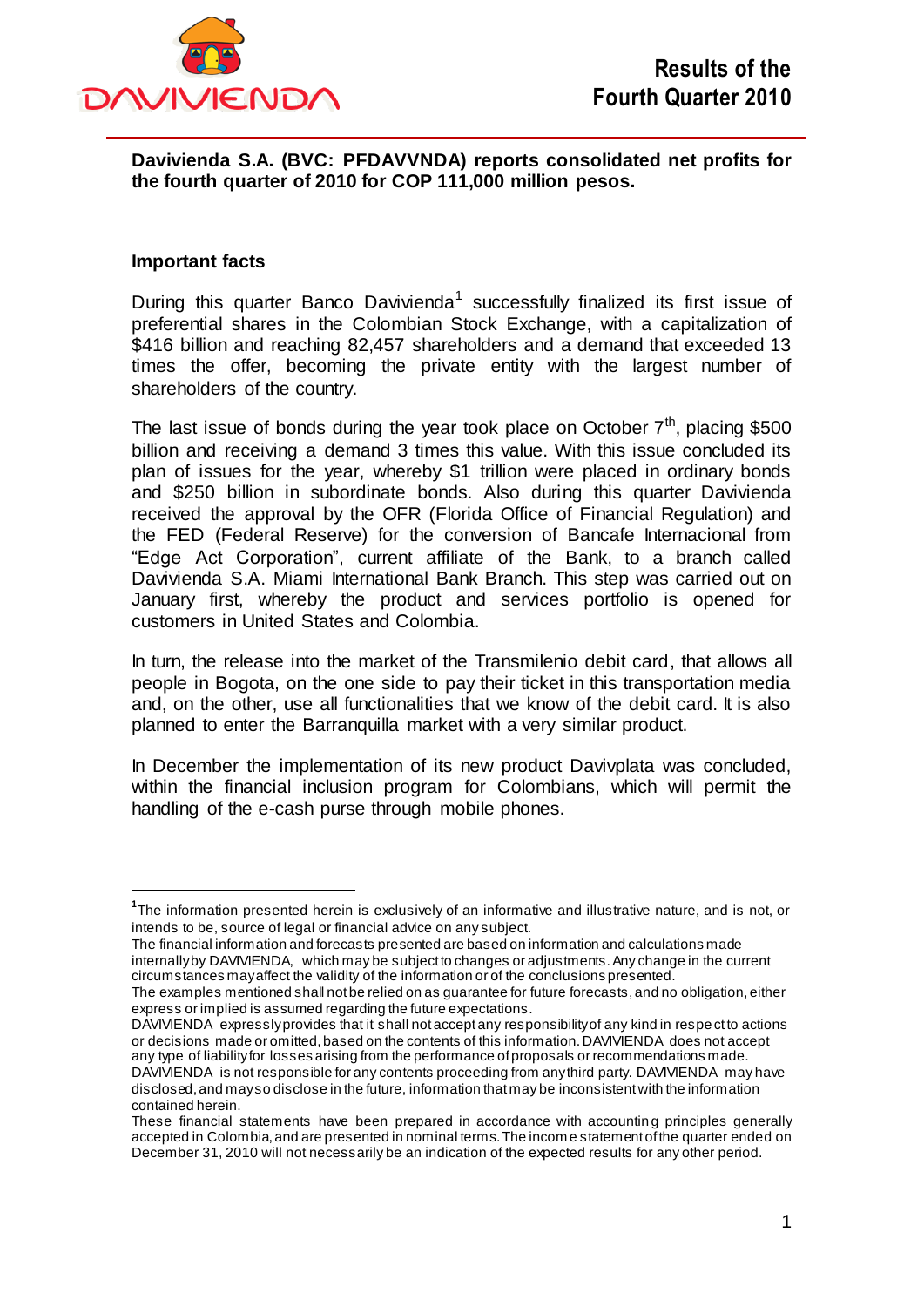

Finally, the bank successfully concluded the integration with Granbanco, which permits to extent the product offer to customers of both networks. This integration has permitted the Bank to consolidate as the third largest bank in Colombia, which is reflected in its consolidated assets for COP 29,610 billion, an equity of 3,569 billion and net portfolio amounting to 20,768 billion.

## **Major results**

- Consolidated profits for the fourth quarter 2010 grew 48% as compared to the same period of the previous year, reached \$111 billion.
- Net portfolio closed the quarter with a value of \$20,768 billion and a growth of 5.1% compared to the results of September 2010.
- The loan portfolio quality continues<sup>2</sup> to improve reaching an indicator for commercial portfolio of 0.75% while consumer portfolio reached 2.65%, the coverage indicator<sup>3</sup> closed at 151.36% for the total loan portfolio.
- Borrowings reach \$22,400 billion as of the fourth quarter 2010 with a growth of 4.3% as compared to the third quarter 2010.
- The Net Loans to deposits ratio reached 92.6%, as compared to 91.9% in the previous quarter.
- Equity closed at \$3,600 billion with a growth of 32% as compared to 2009 and solvency was 13.1%.

Consolidated accumulated profits<sup>4</sup> of 2010 were \$579 billion, which corresponds to a growth of 26% in respect to 2009, where the results of Banco Davivienda represents 89%.

The Return on equity of the past 12 months was of 16% $5$ .

# **Balance Sheet**

 $\overline{a}$ 

 $^{\text{2}}$  Loan Portfolio Quality: Consumer default > 60 days/Total Portfolio, Commercial default > 90 days/Total Portfolio and Mortgage default > 120 days/Total Portfolio.

 $^3$  Coverage level is calculated as provisions on the past due balance for each type of loan (Consumer > 60 days, Commercial > 90 days and Mortgage > 120 days)

 $^4$  Consolidated information corresponds to the consolidated financial statements of Banco Davivienda and its subordinated companies, in which it owns directly or indirectly over 50% of the stock ownership entitled to vote.

 $^5$  Consolidated ROE = Accumulated profit 2010 / Equity closing December 2010.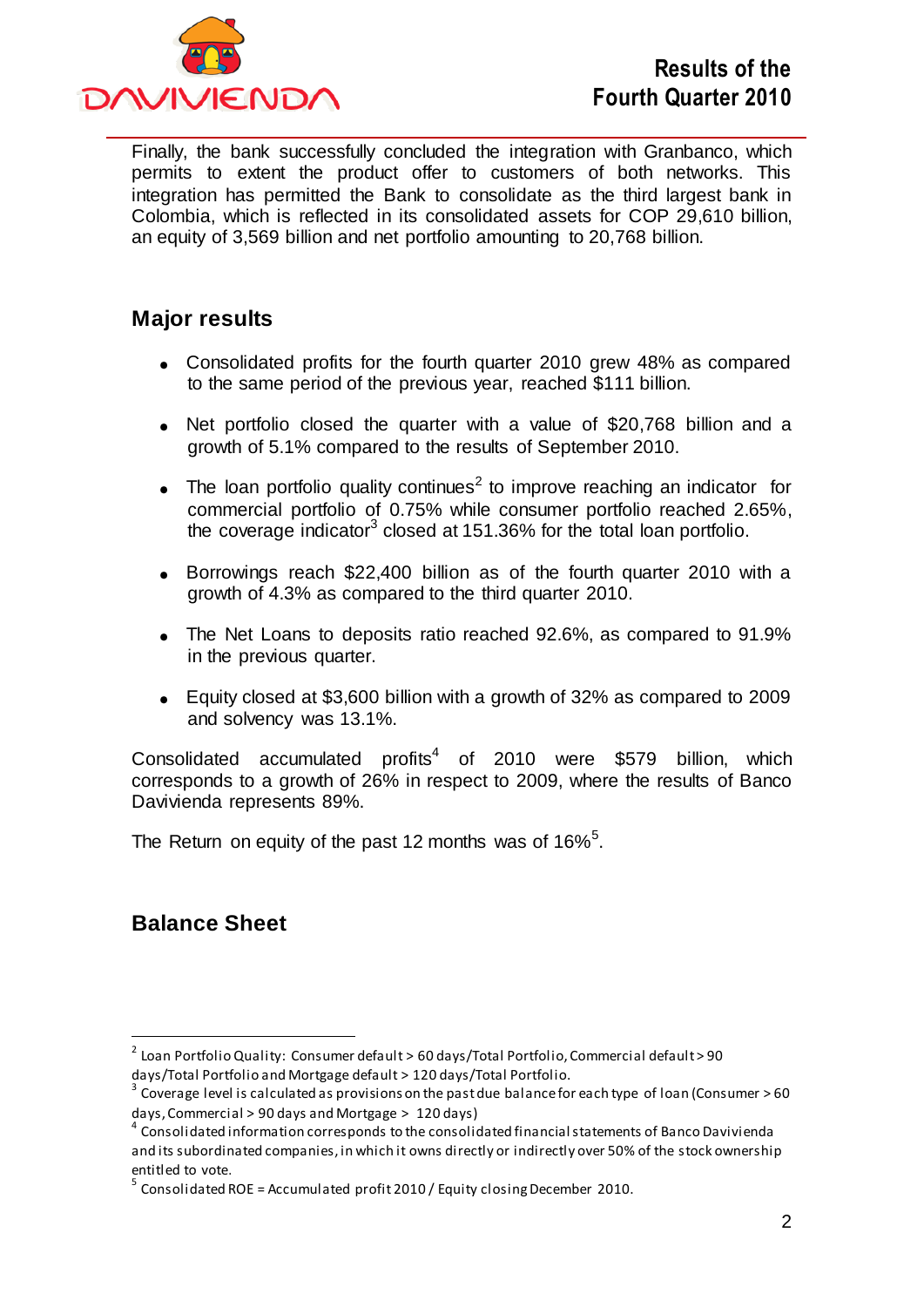

Assets increased 3.2% in the last quarter and 13.2% in the last year reaching \$29,610 billion. This increase is due to a large extent to the high growth experienced by the loan portfolio (∆QoQ%=5,1% and ∆YoY%=21,6%) that represents 70.1% of assets.



**Assets composition**

Assets have had a significant change in their classification from 2009 to 2010, mainly in investments, which reduced the participation passing from 20% to 16& in these periods, while the participation of commercial portfolio increased by 3% reaching 47% in 2010.

Regarding the net loan portfolio, it was \$20,768 billion pesos at the closing of the quarter, \$1,011 billion more than the third quarter of 2010, which represents an increase of 5.1%. Commercial portfolio gains participation which reflects the dynamism of disbursements of this segment.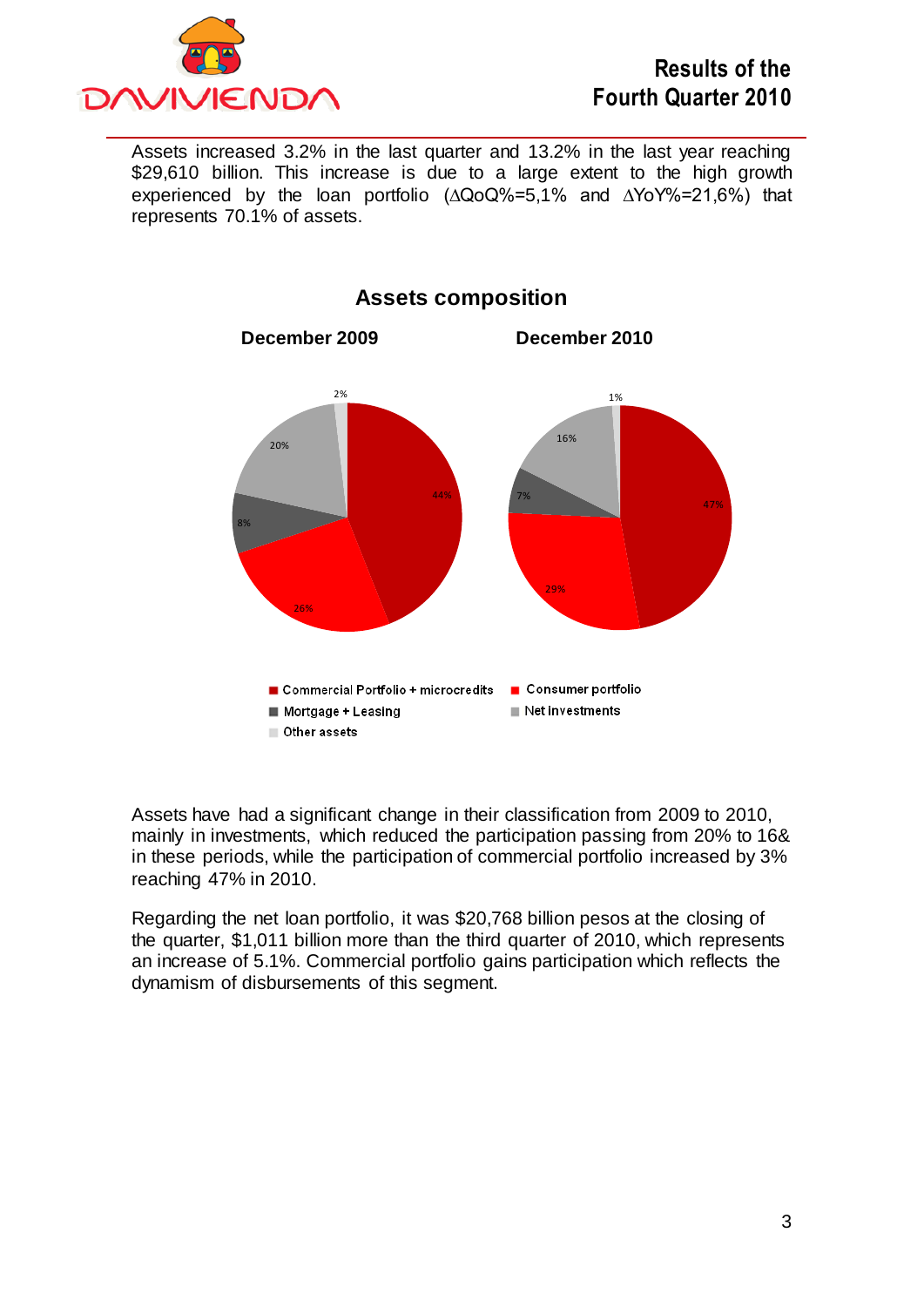



The commercial portfolio had the highest growth reaching \$12,600 billion with a variation in respect to the third quarter of 10%.

Next is the consumer portfolio which closes at \$7,600 billion and grows 6.35% in the quarter (∆YoY%=26.5%).

Finally there is the mortgage portfolio<sup>6</sup> with \$5,400 billion which reflects the government policy related to the interest rate subsidy; the total portfolio balance includes \$2,200 billion of securitized portfolio.

In respect to the loan portfolio quality, the bank and affiliates show an improvement in the indicators for all types of loans as compared to December of the previous year. In fact, the total portfolio indicator improves by passing from 4.34% at the closing of 2009 to 3.62% as of December 2010. On the other hand, the total portfolio the total portfolio coverage indicator increases from 145.87 in 2009 to 151.36% in 2010.

|                    | Consumer |          | Commercial |          | Mortgage |        |
|--------------------|----------|----------|------------|----------|----------|--------|
|                    | $Dec-09$ | $Dec-10$ | $Dec-09$   | $Dec-10$ | $Dec-09$ | Dec-10 |
| Portfolio quality  | 2.8%     | 2.7%     | 1.7%       | 0.8%     | 2.1%     | 2.0%   |
| Portfolio coverage | 114.1%   | 118.6%   | 215.8%     | 233.4%   | 111.4%   | 121.6% |

 $\overline{a}$ 

 $^6$  It includes Home and securitized Leasing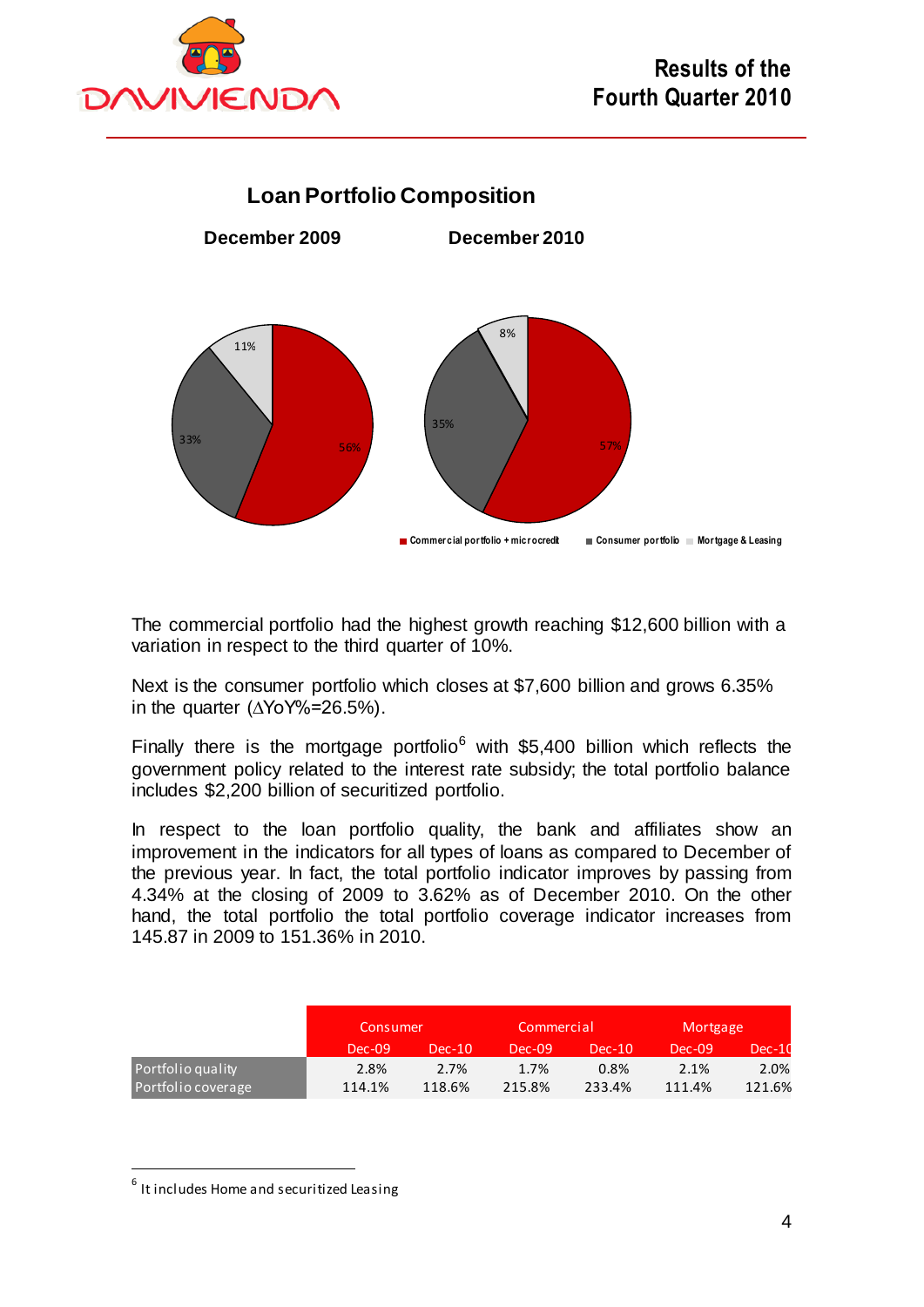

In 2010 portfolio write-offs were made for a value of \$429 billion, lower by \$148 billion than the write-offs made in 2009, which evidences an improvement in total portfolio write-offs in these periods. These write-offs are made according to delinquency aging of credits, according to Board of Directors' policies and in some cases by risk level analysis.

As of December  $31^{st}$ , the Commercial Credit balance is of \$1,300 billion and the current quarterly amortization is of \$26,022 million. The accumulated annual amortization for this item was of \$103,849 million.

In the liabilities, deposits and bonds reach \$22,400 billion reaching a net loans to deposit ratio of 92.6&. Regarding funding composition, bonds are increased, seeking to structure the financing of assets with similar characteristics in term and rate. As of December the main funding source continues to be savings accounts with 39%.



## **Composition of Deposits plus Bonds and Credit**

CDAT = Term Savings Certificates CDT = Term Deposit Certificates

After the capitalization that was made effective in September, the quarter closed with an equity balance of \$3,600 billion, 3.3% above the previous quarter and 32.3% higher than as of December 2009. This capitalization explains the decrease of ROE as compared to previous periods and together with the results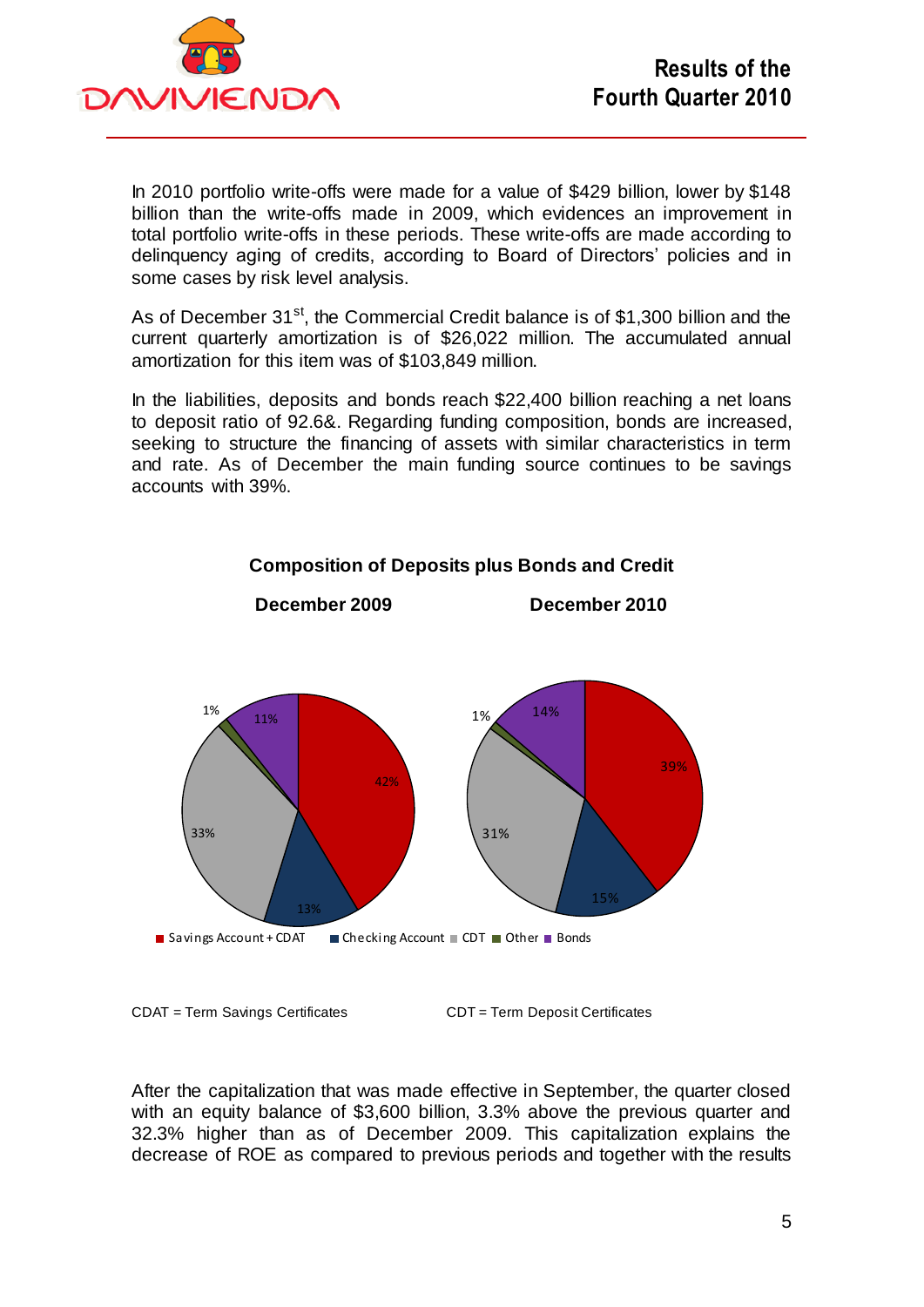

obtained in the quarter, produces an increase of the intrinsic value of the share from \$8,452 in September to \$8,745 in December.

A total of 25.6 million common shares were converted by the shareholders into preferential shares last October  $5<sup>th</sup>$ , which left a total of 51.6 million floating preferential shares.

With this equity, the bank's consolidated reaches a solvency of 13.1% as compared to 14.2% of the third quarter. As of December 2010, the basic equity corresponds to \$2,700 billion.



#### **Income Statement**

From detailed review of the financial statements, the net financial margin of the fourth quarter shows a growth of \$32 billion (∆QoQ%=3.6%) in respect to the previous quarter, notwithstanding the reduction of interest rates.

Total income amounted to \$896 billion in the fourth quarter. Income generated by the loan portfolio was \$633 billion, with a 3% growth as compared to the results of the third quarter of the year.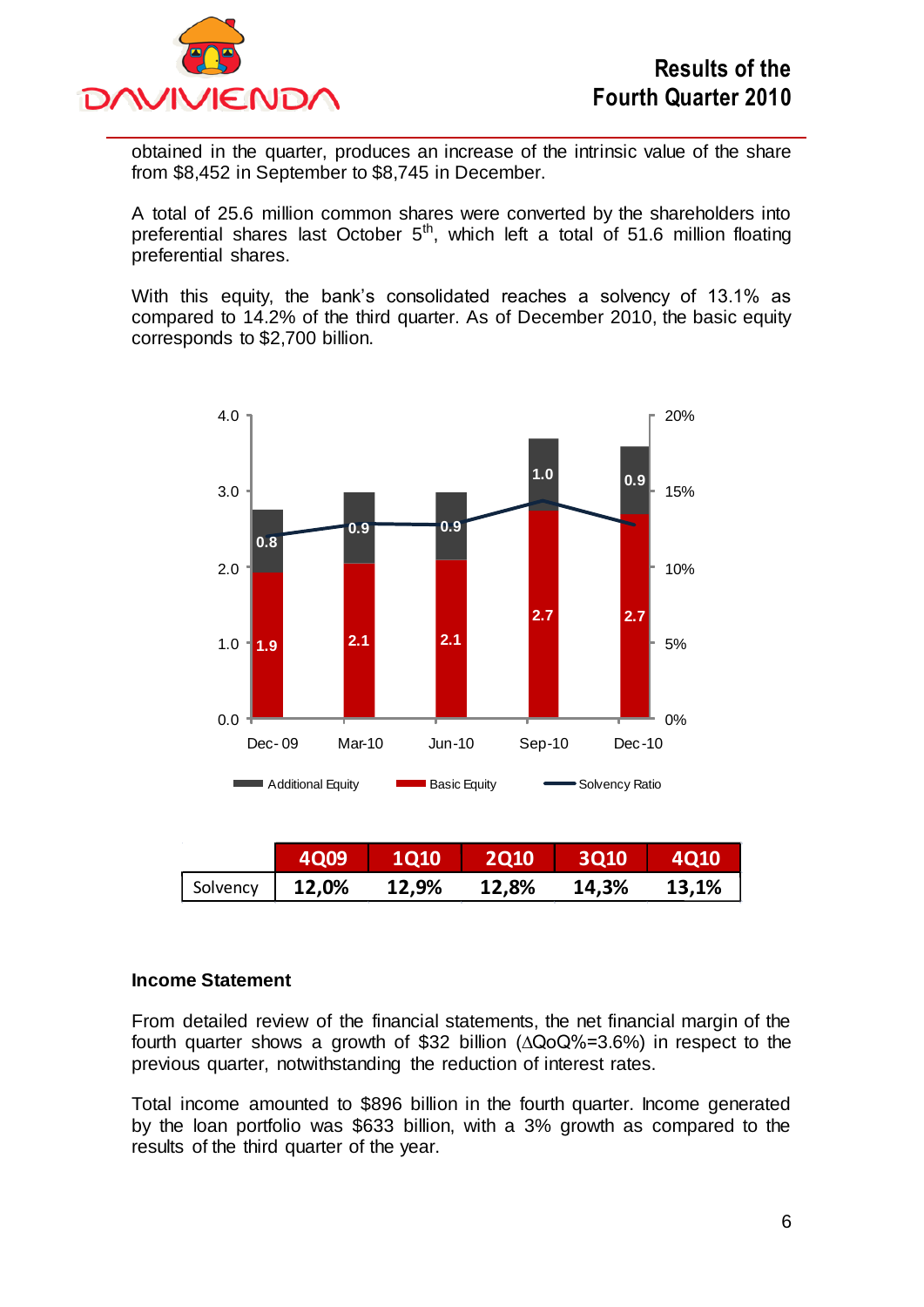

Provisions for the quarter that correspond mainly to credit portfolio amounted to \$70 billion, which represents a decrease by \$17 billion in respect to the previous quarter.

The net margin of interest<sup>7</sup> on assets is of 8.8% as compared to 8.5% of the previous year.

Income for services in the fourth quarter was \$193 billion with a growth of 29.46% in respect to the same period of 2009.

Personnel expenses were \$149 billion which represent an increase of 2.2% as compared to the previous quarter. This increase is explained to a large extent by the variable portion of compensation which is related to results, such a portfolio growth and portfolio quality improvement.

These expenses include amortization of commercial credit which expense is of \$104 million in the year. During the year there were new expenses such as the equity tax and the tax on financial transactions which did not apply last year as a result of the legal stability agreement that expired in 2009.

 $\overline{a}$ 

 $^7$  Net Financial Margin excluding income for dividends, on average assets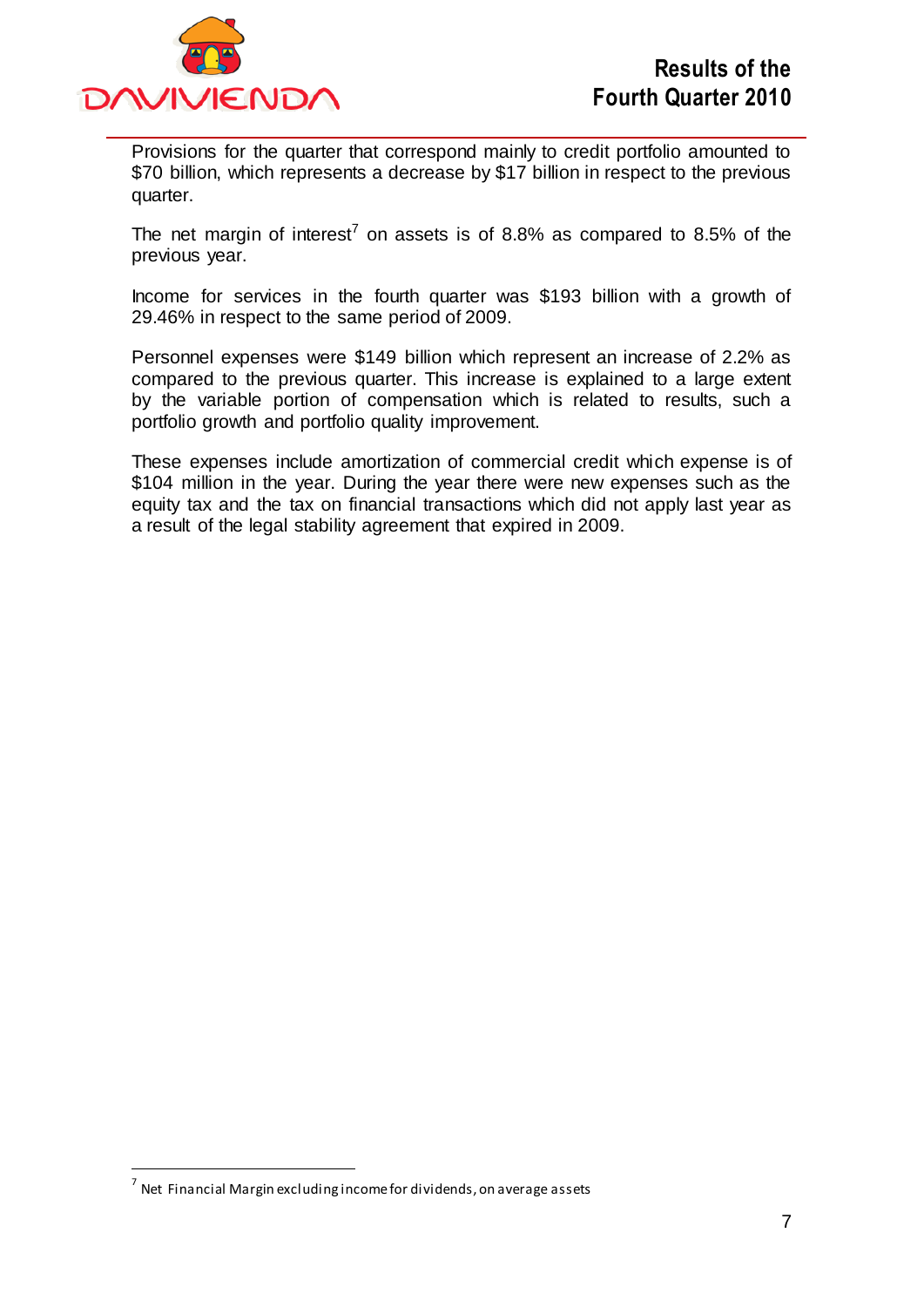

## **Results of the Bank and its Affiliates. Fourth Quarter 2010.**

| <b>Company</b>                          | <b>Assets</b>     | <b>Liabilities</b> | <b>Equity</b> | <b>Profit</b><br>4Q10 | <b>Profit</b><br><b>Year 2010</b> |
|-----------------------------------------|-------------------|--------------------|---------------|-----------------------|-----------------------------------|
| Banco Davivienda S.A.                   | 28.237            | 24.668             | 3.569         | 114                   | 517                               |
| Bancafé Panamá S.A. - 99.9%             | 1.007             | 850                | 158           | $-2,3$                | 29,0                              |
| Confinanciera S.A. - 94.9%              | 417               | 346                | 71            | 5,2                   | 16,0                              |
| Bancafé Int. Corporation S.A. - 100%    | 198               | 175                | 23            | $-0.6$                | $-0.5$                            |
| Fiduciaria Cafetera S.A - 94.01%        | 76                | 7                  | 69            | 1,2                   | 7,0                               |
| Fiduciaria Davivienda S.A. - 60%        | 58                | 6,0                | 52            | 3,4                   | 15,0                              |
| Davivalores S.A. - 79%                  | $12 \overline{ }$ | 1,2                | 11            | 0,1                   | 0,4                               |
| <b>Total Bank &amp; Affiliates</b>      | 30,006            | 26,053             | 3,953         | 120,986               | 584                               |
| <b>Eliminations &amp; Homologations</b> | $-396$            | $-12$              | $-384$        | $-10$                 | $-4,3$                            |
| <b>Consolidated 2010</b>                | 29,610            | 26.041             | 3.569         | 111                   | 579                               |

During the year the Bank received dividends from affiliates for \$16,583 million and \$16,383 from other legal persons.

| <b>Parents, Affiliates &amp; Subsidiaries</b> | 16,583 |  |
|-----------------------------------------------|--------|--|
| Fiducafe S.A.                                 | 10,104 |  |
| Fiduciaria Davivienda S.A.                    | 5,429  |  |
| Confinanciera S.A.                            | 1.051  |  |
|                                               |        |  |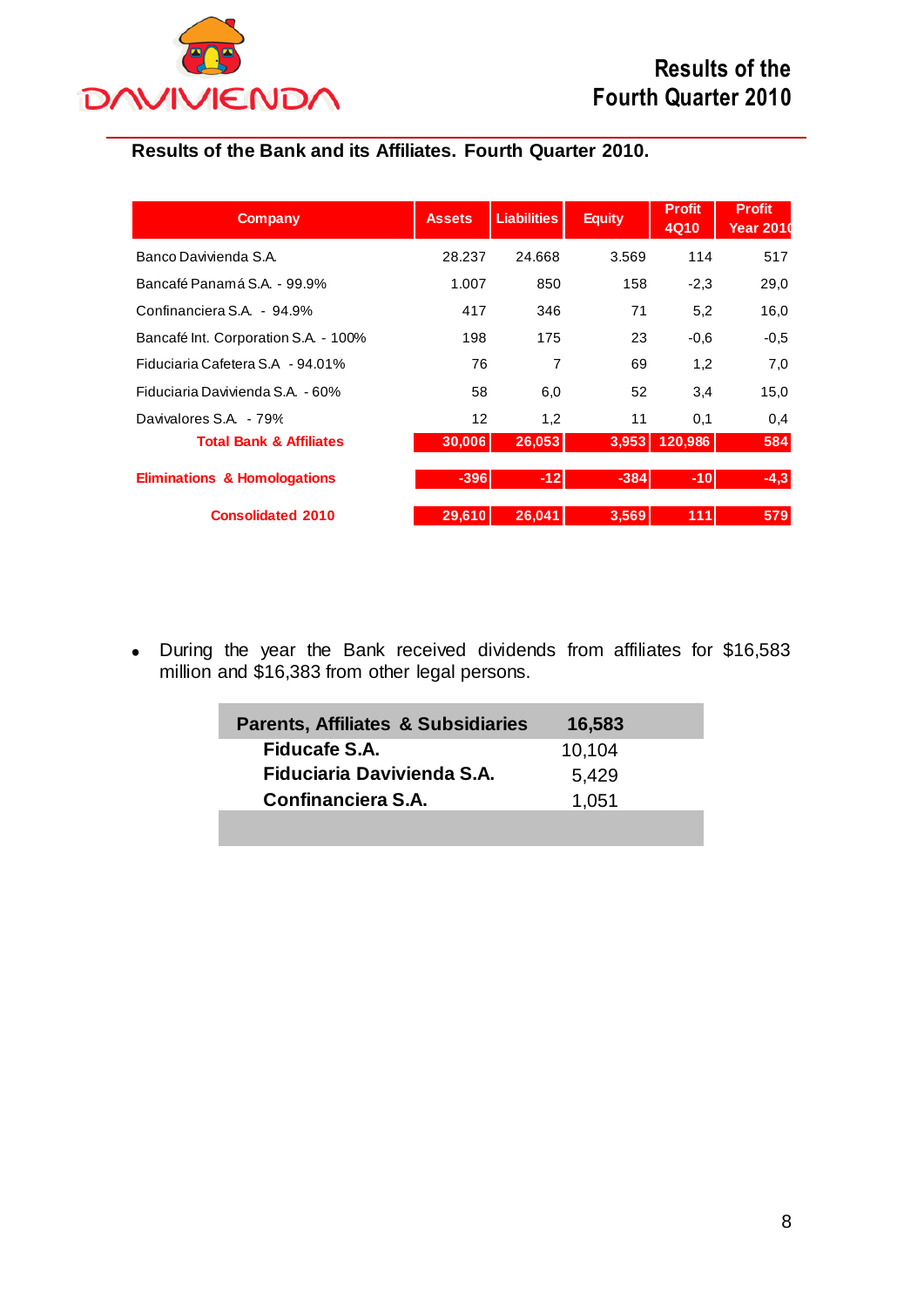

**Equity**

| <b>BANCO DAVIVIENDA S.A. &amp; SUBORDINATES</b> |                                                         |             |                  |            |
|-------------------------------------------------|---------------------------------------------------------|-------------|------------------|------------|
|                                                 | <b>Consolidated Balance Sheet</b>                       |             |                  |            |
|                                                 | 4th Quarter 2010-2009<br>(Figures in Billions of Pesos) |             |                  |            |
|                                                 | <b>4Q09</b>                                             | <b>4Q10</b> | <b>Variation</b> |            |
|                                                 |                                                         |             | \$               | %          |
| <b>Assets</b>                                   |                                                         |             |                  |            |
| Cash, net                                       | 1.549                                                   | 1.492       | $-57$            | (3,7)      |
| Asset positions in monetary market and          |                                                         |             |                  |            |
| related operations                              | 55                                                      | 192         | 136              | 246,9      |
| Investments, net                                | 4.576                                                   | 4.392       | (184)            | (4,0)      |
| Credit Portfolio and                            |                                                         |             |                  |            |
| Financial Leasing, net                          | 17.075                                                  | 20.768      | 3.693            | 21,6       |
| Acceptances, cash operations & derivatives      | $-18$                                                   | 74          | 93               | 510,2      |
| Accounts receivable, net                        | 358                                                     | 337         | (21)             | (5, 9)     |
| Realizable goods, received in payment           |                                                         |             |                  |            |
| and not used, net                               | 56                                                      | 60          | 4                | 6,7        |
| Properties and equipment, net                   | 376                                                     | 370         | (5)              | (1,4)      |
| Other assets, net                               | 1.705                                                   | 1.487       | (218)            | (12,8)     |
| Appreciations                                   | 427                                                     | 437         | 10               | 2,4        |
| <b>Total assets</b>                             | 26.159                                                  | 29.610      | 3.451            | 13,2       |
| <b>Liabilities</b>                              |                                                         |             |                  |            |
| Deposits and current liabilities                | 18.342                                                  | 19.348      | 1.006            | 5,5        |
| Liability positions in monetary market and      |                                                         |             |                  |            |
| related operations                              | 516                                                     | 58          | (458)            | (88, 8)    |
| Bank acceptances outstanding                    | $\overline{2}$                                          | 82          |                  | 80 3.681,8 |
| Bank credits & other financial obligations      | 1.400                                                   | 2.400       | 1.000            | 71,5       |
| Accounts payable                                | 618                                                     | 672         | 54               | 8,7        |
| Investment securities outstanding               | 2.183                                                   | 3.083       | 900              | 41,2       |

Other liabilities 267 281 14 5,2 Estimated liabilities and provisions 132 116 (16) (12,2)

Capital stock **45** 47 2 3,9 Reserves 1.971 2.769 798 40,5 Surplus 433 446 13 3,0 Profit from previous periods 29 13 (17) (56,7) Results for the period<br> **Total equity**<br> **Calculary**<br> **Calculary**<br> **Calculary**<br> **Calculary**<br> **Calculary**<br> **Calculary**<br> **Calculary**<br> **Calculary**<br> **Calculary**<br> **Calculary**<br> **Calculary**<br> **Calculary**<br> **Calculary**<br> **Calculary**<br>

**12.698 32.698** 

**Total liabilities 23.461 26.041 2.580 11,0**

**Total Liabilities & Equity 26.159 29.610 3.451 13,2**